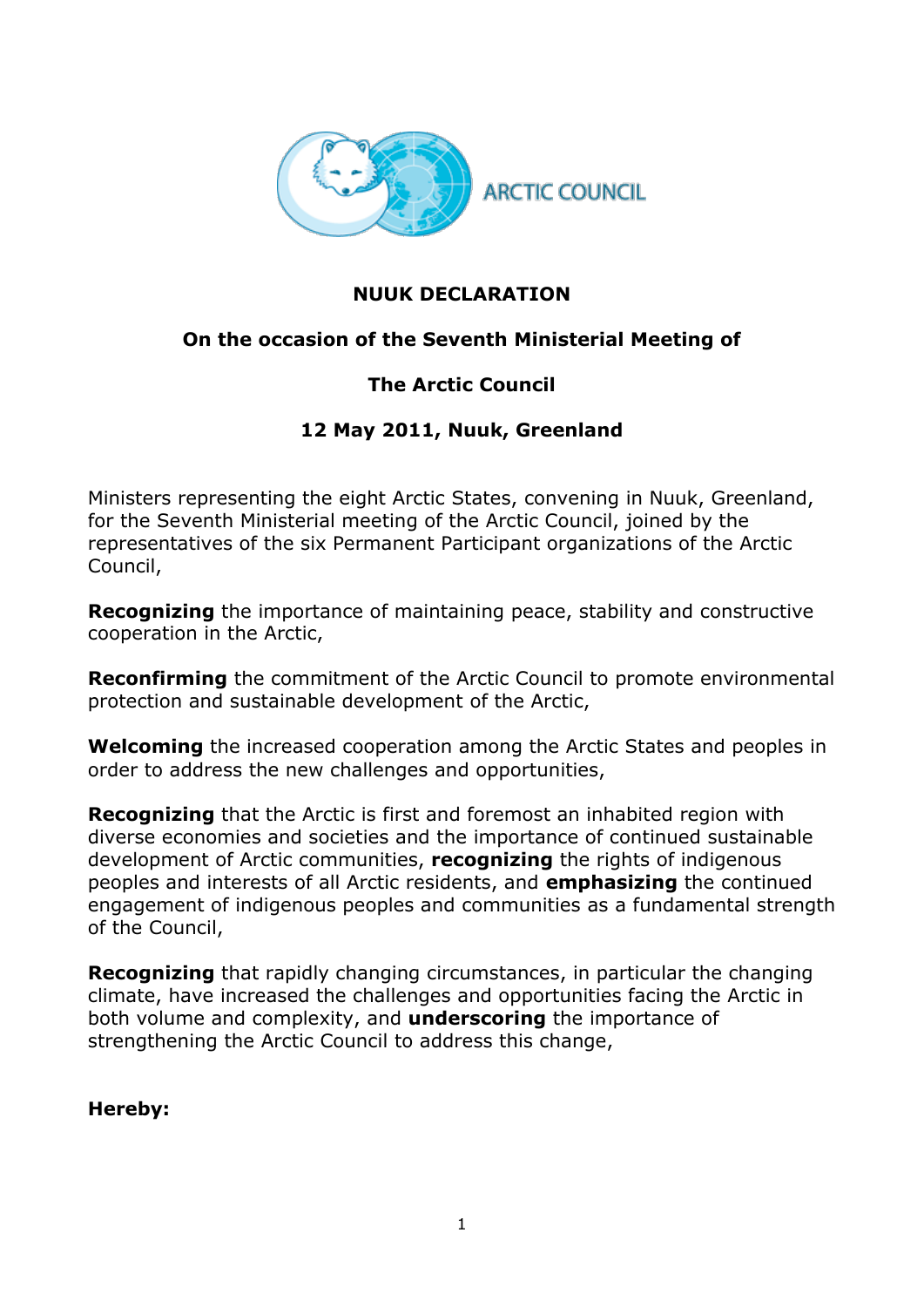# **STRENGTHENING THE ARCTIC COUNCIL**

**Announce** the Agreement on Cooperation in Aeronautical and Maritime Search and Rescue in the Arctic, as the first legally binding agreement negotiated under the auspices of the Arctic Council,

**Decide** that the Arctic Council should continue to work towards solutions to address emerging challenges in the Arctic utilizing a wide range of approaches,

**Decide** to strengthen the capacity of the Arctic Council to respond to the challenges and opportunities facing the Arctic by establishing a standing Arctic Council secretariat, hereinafter the Secretariat, in Tromsø, Norway to be operational no later than at the beginning of the Canadian Chairmanship of the Arctic Council in 2013,

**Decide** to establish a task force to implement the decisions to strengthen the Arctic Council, including any necessary arrangements to establish the Secretariat, and **approve** the composition and mandate of the task force as set out in the Senior Arctic Officials' Report to Ministers 2011 (SAO Report),

**Adopt** the recommendations of the Senior Arctic Officials (SAOs) on the role and criteria for observers to the Arctic Council as set out in Annexes to the SAO Report , and **decide** to apply these criteria to evaluate pending applicants for observer status,

**Adopt** the Communication and Outreach Guidelines as set out in the SAO Report and **instruct** the SAOs to develop a Strategic Communications Plan for the Arctic Council,

# **MAJOR ACCOMPLISHMENTS AND FUTURE WORK**

#### *Human Dimension*

**Note with appreciation and welcome** the priority placed on human health issues during the Danish chairmanship, **take note** of the Arctic Health Ministers' Meeting held in Nuuk in February 2011, **recognize** the continued health challenges and **note** the need to improve physical and mental health and well-being and empowerment of indigenous peoples and residents of Arctic communities,

**Note** the need for a comprehensive overview of human development in the Arctic and **call** for an assessment of the current state of human development in the Arctic and its relationship with climate change and other factors affecting Arctic communities,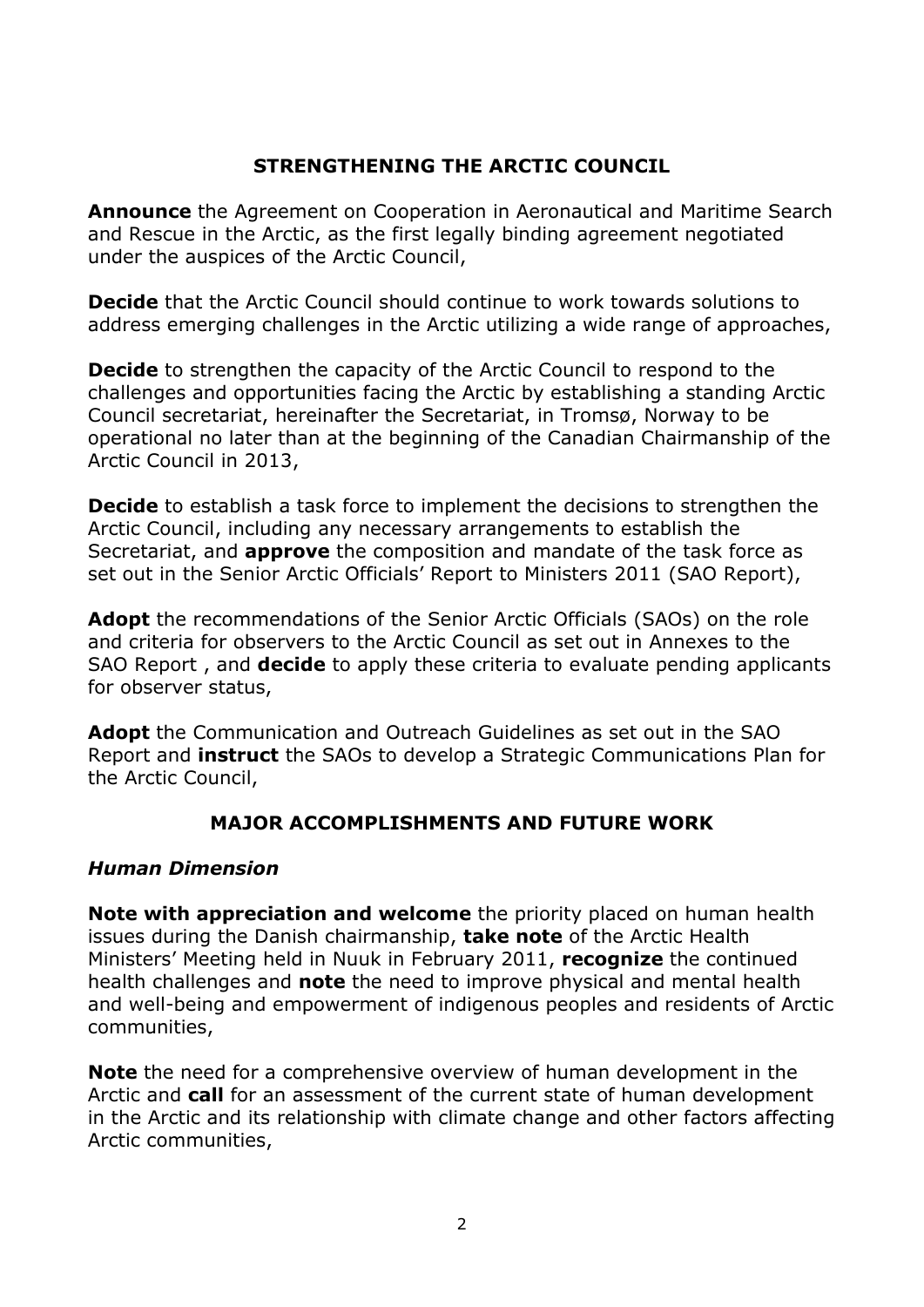## *Climate Change and Environmental Protection*

**Recognize** that substantial cuts in emissions of Carbon dioxide and other greenhouse gases are the backbone of meaningful global climate change mitigation efforts,

**Welcome with appreciation** the full report on the assessment of the Arctic Cryosphere entitled "Snow, Water, Ice and Permafrost in the Arctic" (SWIPA), **note with concern** the accelerated change in major components of the cryosphere and the profound local, regional and global effects of observed and expected changes, **emphasize** the need for forward looking Arctic cooperation with a view to increase Arctic resilience and to enhance Arctic Council leadership to minimize the human and environmental impacts of climate change, and **instruct** Senior Arctic Officials to consider how best to follow up on the SWIPA recommendations in the future work of the Arctic Council,

**Welcome** the Arctic Council reports on Short-Lived Climate Forcers (SLCF), that have significantly enhanced understanding of black carbon, **encourage**  Arctic states to implement, as appropriate in their national circumstances, relevant recommendations for reducing emissions of black carbon, and **request** the Task Force and the AMAP expert group to continue their work by focusing on methane and tropospheric ozone, as well as further black carbon work where necessary and provide a report to the next Ministerial meeting in 2013,

**Decide** to establish a Short-Lived Climate Forcer Contaminants project steering group that will undertake circumpolar demonstration projects to reduce black carbon and other SLCF emissions,

**Note** with concern that mercury levels continue to rise and present risks to the health of the human population and the wildlife in parts of the Arctic as reported in the 2011 AMAP assessment on mercury in the Arctic, and **support** the ongoing intergovernmental negotiations under the United Nations Environment Programme (UNEP) to conclude a global agreement on mercury that will significantly reduce global mercury use and emissions,

**Appreciate** actions in support of the implementation of the Stockholm Convention and the Persistent Organic Pollutants (POPs) and Heavy metals protocol of the UNECE Convention on Long-Range Transboundary Air Pollution (LRTAP), and **encourage** countries to continue work to reduce emissions and sign, ratify and enhance the implementation of these Conventions and Protocols,

**Reiterate** the importance of the use of Arctic Indigenous Peoples' traditional knowledge and capacity-building initiatives in the planning and implementation of measures to adapt to climate change, **recognize** that climate change and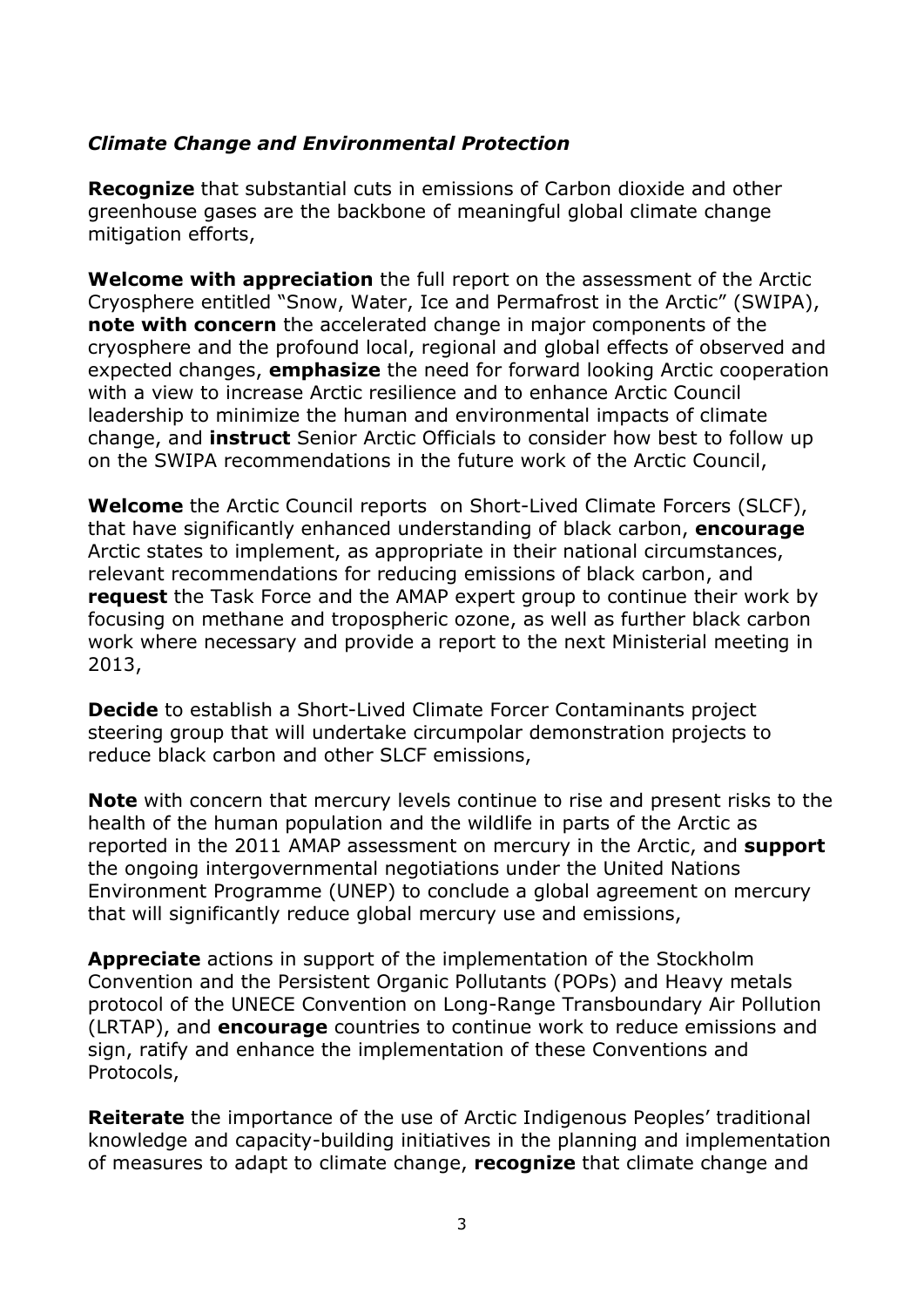other negative factors have impacted the traditional livelihoods and food safety and security of Arctic Indigenous Peoples and other Arctic residents and communities,

**Confirm** the commitment of all Arctic states to work together and with other countries to implement the agreements reached in Cancun by the time of the climate talks this year in Durban, South Africa, and in this context **urge** all Parties to the UNFCCC to take urgent action to meet the long-term goal of holding the increase in global average temperature below 2 degrees Celsius above pre-industrial levels,

**Decide** to establish an expert group on Arctic ecosystem-based management (EBM) for the Arctic environment to recommend further activities in this field for possible consideration by the SAOs before the end of the Swedish chairmanship,

**Direct** SAOs to review the need for an integrated assessment of multiple drivers of Arctic change as a tool for Indigenous Peoples, Arctic residents, governments and industry to prepare for the future, and, based on that review, to make recommendations for consideration by Arctic Council Deputy Ministers at their next meeting of a possible Arctic Change Assessment, including an Arctic Resilience report,

#### *Arctic marine environment*

**Decide** to establish a Task Force, reporting to the SAOs, to develop an international instrument on Arctic marine oil pollution preparedness and response, and **call for** the Emergency Prevention, Preparedness and Response (EPPR) and other relevant working groups to develop recommendations and/or best practices in the prevention of marine oil pollution; the preliminary or final results of both to be presented jointly at the next Ministerial meeting in 2013,

**Welcome** EPPR's report "Behavior of Oil and Other Hazardous Substances in Arctic Waters" (BoHaSa) and its contribution to knowledge of the behaviour of oil and other hazardous substances in the Arctic and **encourage** the Senior Arctic Officials to consider the conclusions and recommendations for future Arctic Council activities,

**Recognize** the important role of the Agreement on Cooperation on Aeronautical and Maritime Search and Rescue in the Arctic for safe transport and enhancing cooperation in assisting people in distress in the Arctic,

**Urge** the completion as soon as possible of work at the International Maritime Organization to develop a mandatory polar code for ships,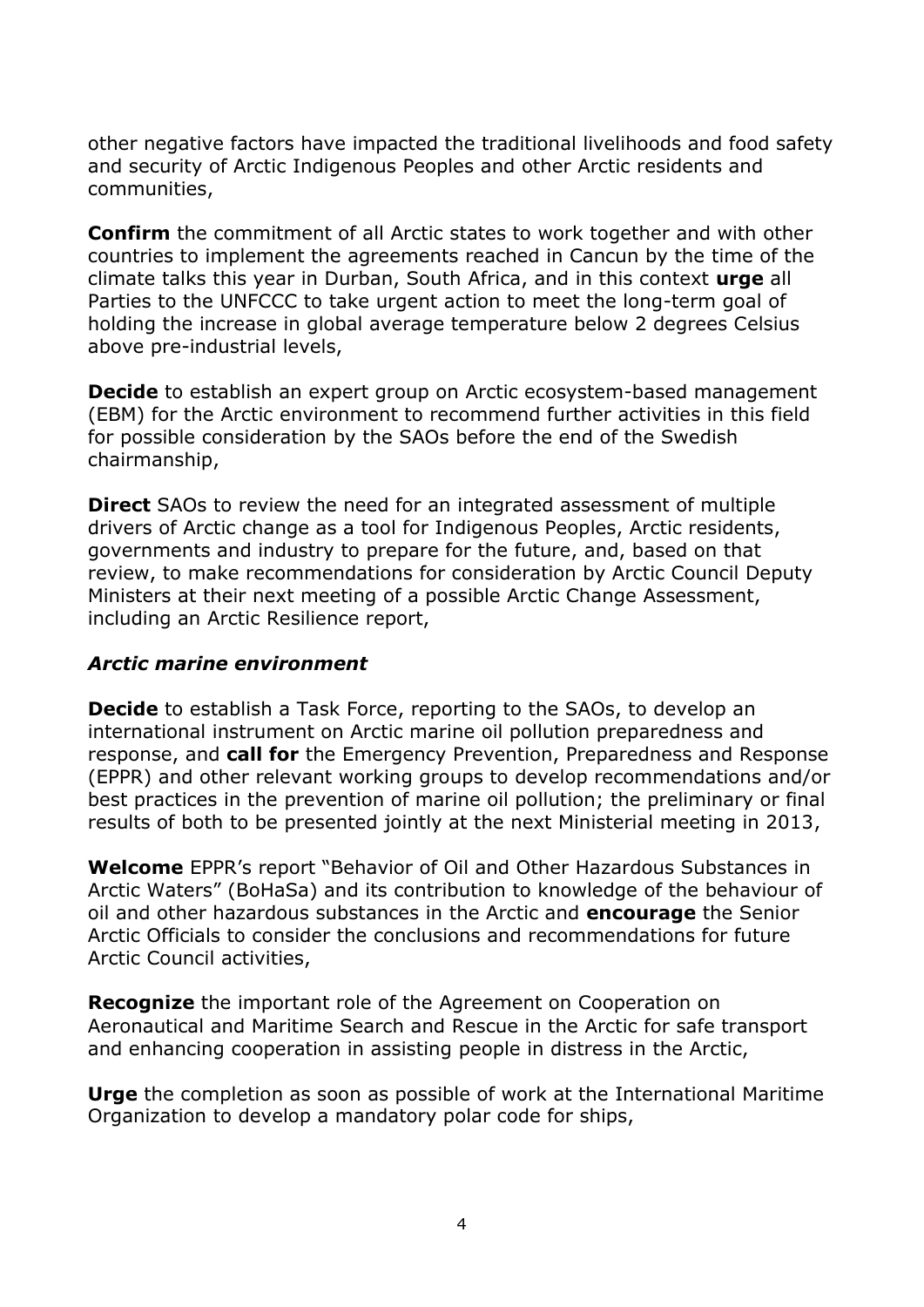**Welcome** the progress achieved with the Arctic Ocean Review (AOR) project which considers existing global and regional measures that are relevant for the Arctic marine environment, and **look forward** to the delivery of the final report of the AOR project in 2013, in particular the options and opportunities for strengthening global and regional efforts for the conservation and sustainable use of the Arctic marine environment,

### *Science and Monitoring*

**Recognize** the importance of the Sustaining Arctic Observing Networks (SAON) process as a major legacy of the International Polar Year for enhancing scientific observations and data-sharing and **accept** the recommendations of the Senior Arctic Officials as contained in the SAO report for the ongoing management of SAON,

**Recognize** that the International Polar Year (IPY) was the largest circumpolar program on scientific research to date, and **welcome** in 2012 the "Knowledge to Action Conference" in Montreal as the concluding event of IPY and the opportunity it presents to transform knowledge and scientific results into policies that will guide our future actions related to the environment and wellbeing of Arctic communities,

**Decide** to task the Senior Arctic Officials to consider maximizing the legacy of the IPY by supporting a proposal to arrange an International Polar Decade in light of the rapid climate change of the Arctic and the need for further coordinated research of the Arctic environment and its human dimension,

**Welcome** the contributions of the Arctic Biodiversity Trends 2010 Report toward understanding the adaptability of nature and living resources in the Arctic to global and regional stressors, and **await** the scientific assessment and policy recommendations from the Arctic Biodiversity Assessment (ABA) scheduled to be completed in 2013,

**Congratulate** the University of the Arctic (UArctic) on its 10<sup>th</sup> anniversary, **recognize** its contribution in developing specialized education aimed at building capacity and fostering traditional and scientific knowledge relevant to Indigenous Peoples, Arctic communities and policy-makers, and **encourage** continuous support for the UArctic,

# **OTHER ISSUES**

**Adopt** the recommendations in the SAO Report to Ministers and **instruct** SAOs to review and adjust, if needed, the mandates of the Arctic Council working groups and task forces and their work plans for 2011-2013,